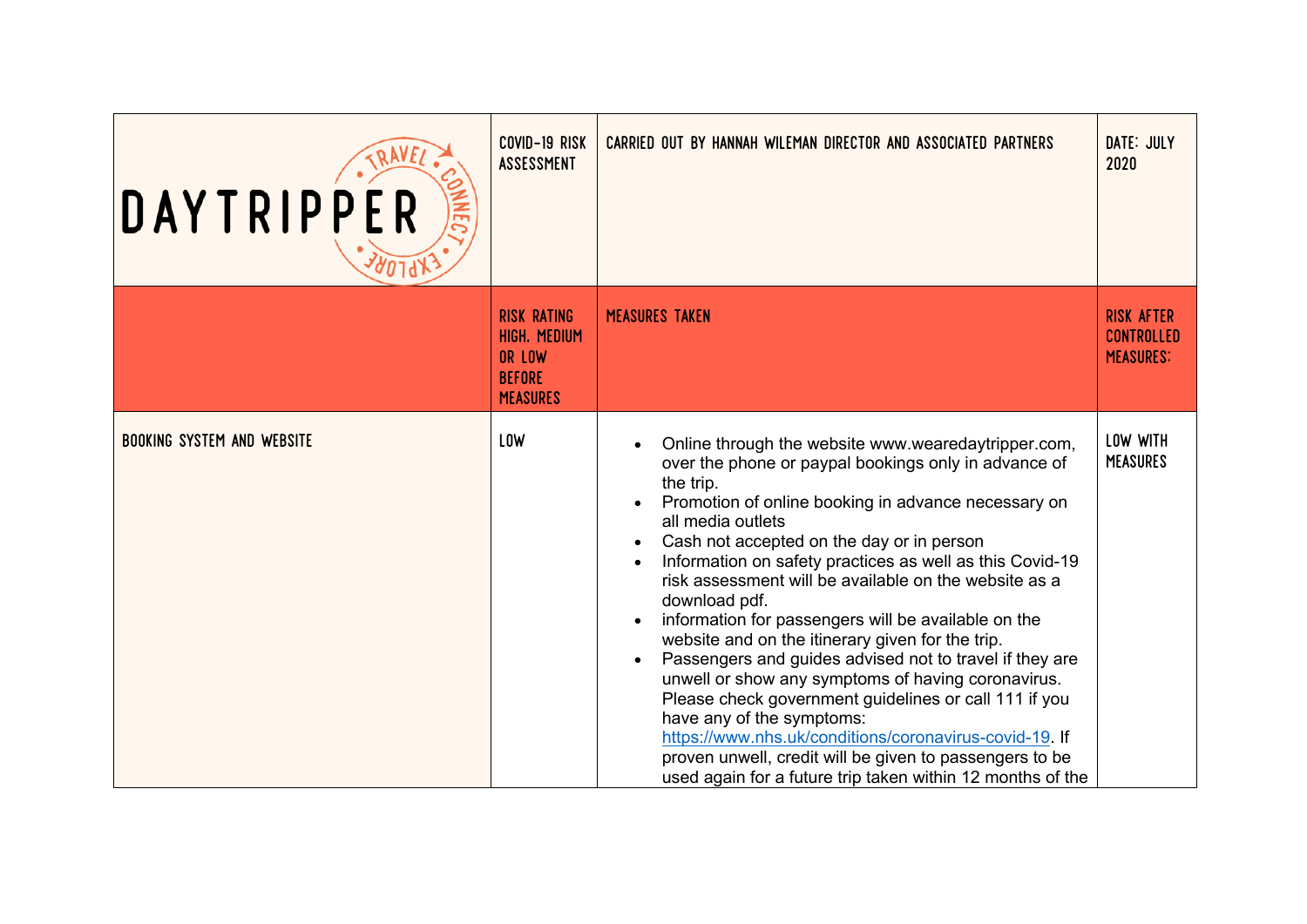|                                                            | purchase. See our Terms and Conditions for more<br>information. |                                                                                                                                                                                                                                                                                                                                                                                                                                                                                                                                                                                                                                                                                                                                                                                                                                                                                                                                                                                                                                                                                                                                                                                                                                                                                                                                                                                                                                                                                                                                                                                                                                     |                             |  |  |  |  |
|------------------------------------------------------------|-----------------------------------------------------------------|-------------------------------------------------------------------------------------------------------------------------------------------------------------------------------------------------------------------------------------------------------------------------------------------------------------------------------------------------------------------------------------------------------------------------------------------------------------------------------------------------------------------------------------------------------------------------------------------------------------------------------------------------------------------------------------------------------------------------------------------------------------------------------------------------------------------------------------------------------------------------------------------------------------------------------------------------------------------------------------------------------------------------------------------------------------------------------------------------------------------------------------------------------------------------------------------------------------------------------------------------------------------------------------------------------------------------------------------------------------------------------------------------------------------------------------------------------------------------------------------------------------------------------------------------------------------------------------------------------------------------------------|-----------------------------|--|--|--|--|
|                                                            |                                                                 |                                                                                                                                                                                                                                                                                                                                                                                                                                                                                                                                                                                                                                                                                                                                                                                                                                                                                                                                                                                                                                                                                                                                                                                                                                                                                                                                                                                                                                                                                                                                                                                                                                     |                             |  |  |  |  |
| COACHES - (RELEVANT TO GUIDES, DRIVERS AND<br>PASSENGERS), | <b>MEDIUM</b>                                                   | Coaches to be fully cleaned and sanitised before and<br>after use.<br>High touch surfaces to be cleaned and wiped by drivers<br>$\bullet$<br>when possible throughout the day such as places like<br>handrails, armrests, toilets and other surfaces.<br>Guides to be present at the entrance to coach to instruct<br>$\bullet$<br>passengers in the following:<br>To use hand sanitizer before boarding (provided either<br>by driver or built into coach).<br>Coaches to be filled at 50% capacity (@1 metre social<br>$\bullet$<br>distancing rule) filling from the back first and emptying<br>from the front first to avoid further close contact with<br>other passengers. The coaches are approx. 52 seaters<br>and we will take approx. 25 passengers plus 2 guides.<br>The coach sizes and customer numbers may vary<br>accordingly.<br>Coaches can be filled by using window only seats with<br>the exception of small children with a family member<br>who can be allocated in the aisle seat next to their<br>parents.<br>Movement to be avoided when not necessary once<br>$\bullet$<br>passengers are seated.<br>Passengers may use the toilets on board at their own<br>$\bullet$<br>risk. Passengers are asked to use a sanitiser spray and<br>wipes after using the facilities. Wipes must be put in a<br>bin not down the toilet. Hand sanitizer will be provided<br>for use before and after using the onboard toilet.<br>Passengers can communicate with guides via a<br>$\bullet$<br>whatsapp group when they can to avoid further<br>movement on board.<br>Passengers are asked to NOT eat lunch on board but | LOW WITH<br><b>MEASURES</b> |  |  |  |  |
|                                                            |                                                                 | they may drink on board. This is to reduce the risk of                                                                                                                                                                                                                                                                                                                                                                                                                                                                                                                                                                                                                                                                                                                                                                                                                                                                                                                                                                                                                                                                                                                                                                                                                                                                                                                                                                                                                                                                                                                                                                              |                             |  |  |  |  |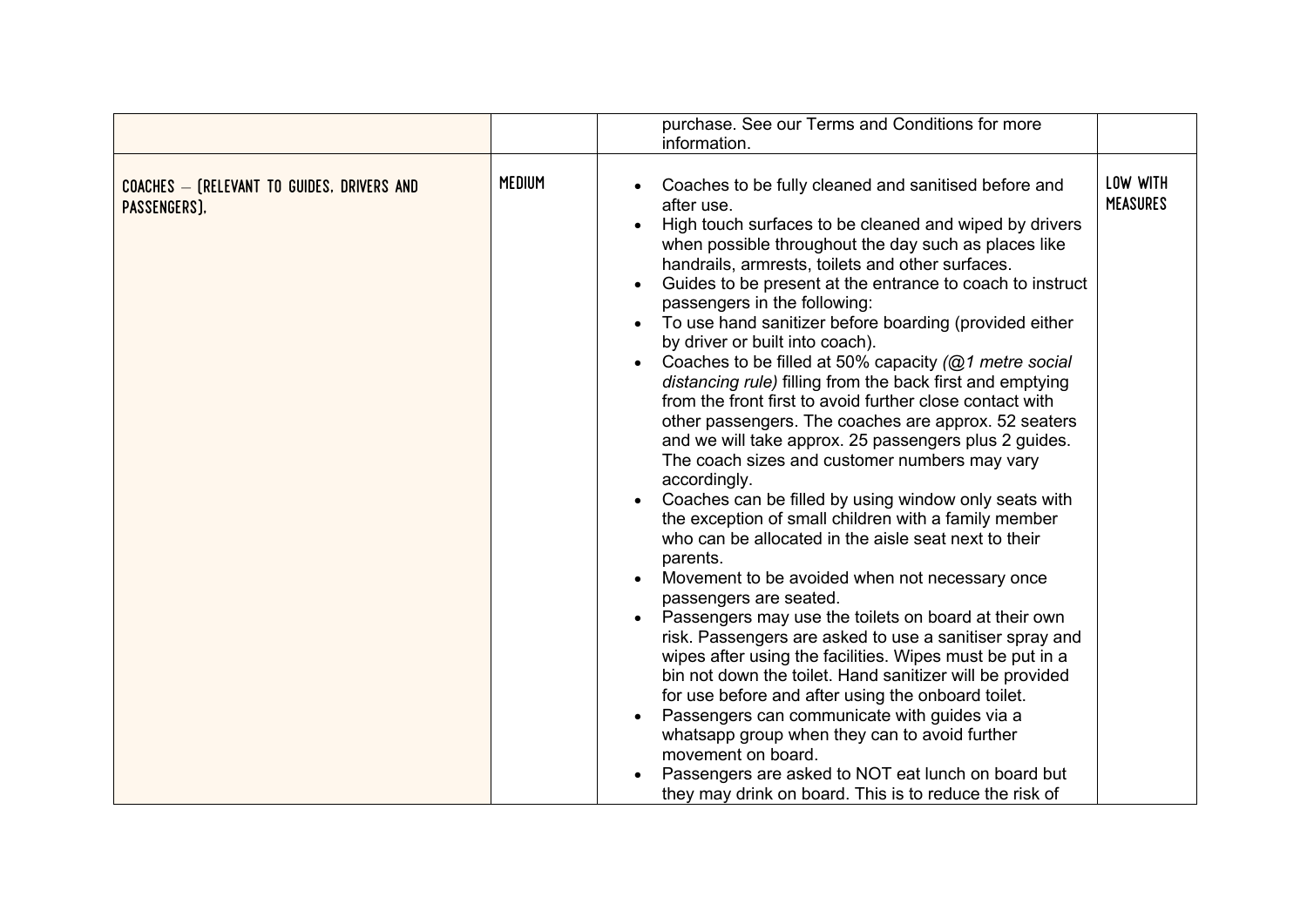|                   |               | removing masks on board. If they have any rubbish,<br>they should use the bin bag allocated to their own seat<br>and take the rubbish off when they leave and not leave<br>this for the driver or guides to prevent further spread of<br>infection.<br>Passengers must take all possessions with them when<br>leaving the coach as they cannot be kept in a lost and<br>found as to prevent further spread of infection.<br>A digital thermometer may be used to check if the<br>passenger is well enough to board the coach. If the<br>passenger is deemed unwell or has a temperature of<br>over 38 degrees Celsius they may be refused travel.<br>They will be given an opportunity to use credit for a<br>future trip within 12 months of the ticket purchase. See<br>our Terms and Conditions on the website for more<br>information. |                             |
|-------------------|---------------|--------------------------------------------------------------------------------------------------------------------------------------------------------------------------------------------------------------------------------------------------------------------------------------------------------------------------------------------------------------------------------------------------------------------------------------------------------------------------------------------------------------------------------------------------------------------------------------------------------------------------------------------------------------------------------------------------------------------------------------------------------------------------------------------------------------------------------------------|-----------------------------|
| <b>DRIVERS</b>    | <b>MEDIUM</b> | Drivers to wear PPE equipment and masks at all times<br>during boarding and transportation unless medically<br>exempt (guides to explain this to passengers if this is<br>the case).<br>Drivers to wipe high touch surfaces during times of rest<br>whenever possible including handrails, arm rests and<br>toilet handles and surfaces.<br>Drivers to avoid handshakes or other close contact with<br>guides, passengers or members of the general public.                                                                                                                                                                                                                                                                                                                                                                                | LOW WITH<br><b>MEASURES</b> |
| <b>PASSENGERS</b> | <b>MEDIUM</b> | To bring and wear a mask during transportation and in<br>places where the government deems necessary unless<br>medically exempt.<br>To be advised to bring lunch with them to avoid queues,<br>crowds and unnecessary delays where possible.                                                                                                                                                                                                                                                                                                                                                                                                                                                                                                                                                                                               | LOW WITH<br><b>MEASURES</b> |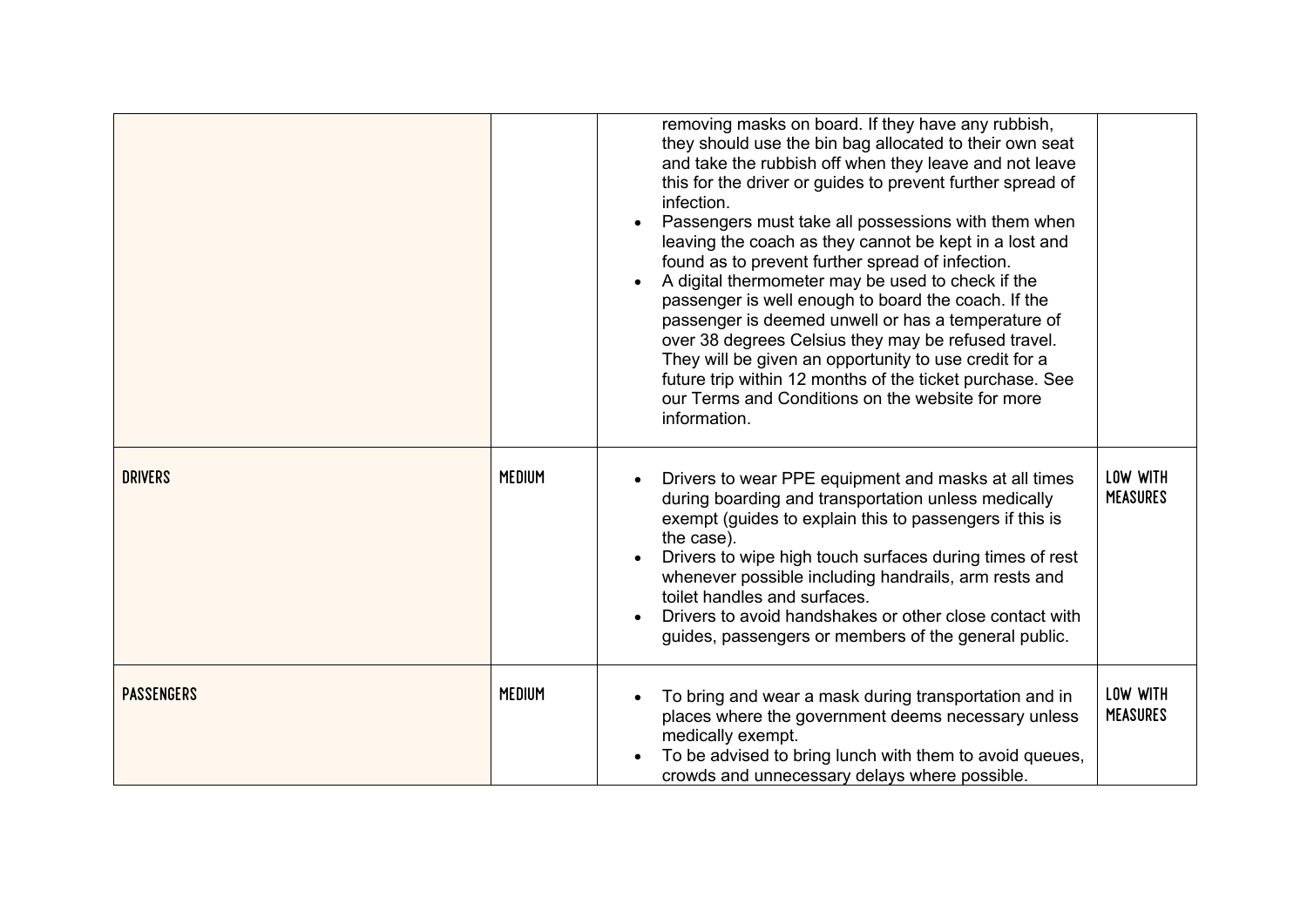|               |               | To be advised on the itinerary to use facilities, get<br>$\bullet$<br>snacks and water if needed before queuing to board the<br>coach.<br>To bring their own hand sanitizer with them.<br>To maintain social distancing as required and avoid<br>movement once sat in their seats on the coach.<br>Passengers keep the same seats on the coach during<br>the day as much as possible.<br>To communicate to guides via whatsapp or a phone<br>number during transportation to avoid movement in the<br>coach.<br>To be given information on hand washing, sneezing into<br>the elbow and other general safety practices while on<br>board and on the trip.<br>Social distancing announcements will be made during<br>the trip to remind passengers of the importance of<br>avoiding close contact.<br>Passengers to avoid handshakes or other close contact<br>with other passengers, guides, drivers and the general<br>public.<br>Passengers will be asked some screening questions<br>relating to Coronavirus symptoms and may be asked to<br>take a temperature test before boarding. |                             |
|---------------|---------------|------------------------------------------------------------------------------------------------------------------------------------------------------------------------------------------------------------------------------------------------------------------------------------------------------------------------------------------------------------------------------------------------------------------------------------------------------------------------------------------------------------------------------------------------------------------------------------------------------------------------------------------------------------------------------------------------------------------------------------------------------------------------------------------------------------------------------------------------------------------------------------------------------------------------------------------------------------------------------------------------------------------------------------------------------------------------------------------|-----------------------------|
| <b>GUIDES</b> | <b>MEDIUM</b> | Guides to be trained on all aspects of social distancing<br>and safety measures when guiding.<br>To wear masks during transportation and vinyl gloves<br>when using microphones. Daytripper to provide vinyl<br>gloves and spare masks for any passengers who do not<br>bring their own. Guides must always have their own for<br>greeting passengers.<br>To sit face forward when giving your information to<br>avoid voice projection and for safety purposes. The<br>exception would be a short introduction/welcome at the                                                                                                                                                                                                                                                                                                                                                                                                                                                                                                                                                           | LOW WITH<br><b>MEASURES</b> |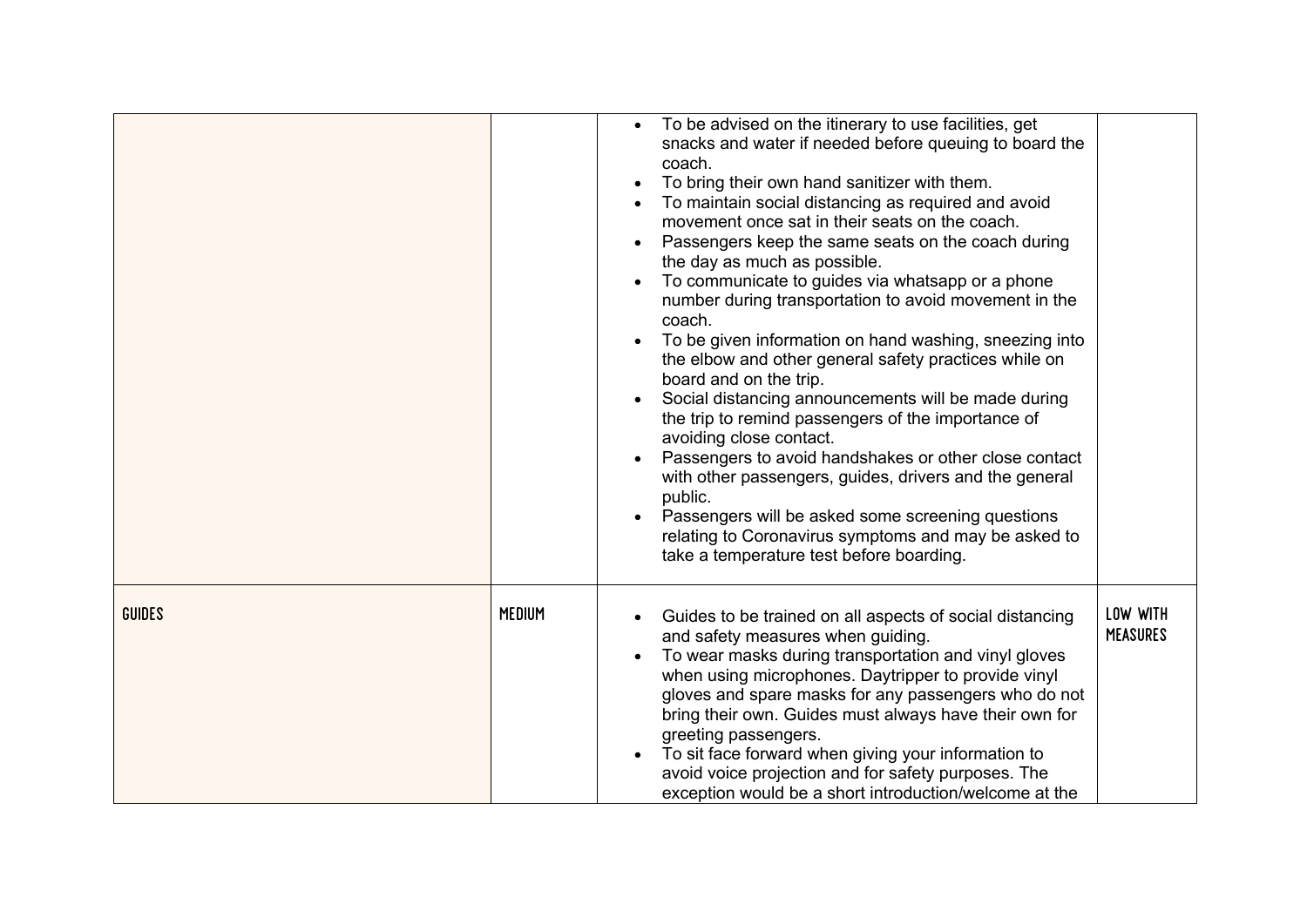|                    |               | start of the tour facing the passengers. If communication<br>is difficult through a mask it may be removed for the<br>brief introduction facing the passengers and for talking<br>into the microphone when face forward.<br>To be educated on all aspects of handwashing,<br>sneezing into elbows, using hand sanitizer and social<br>distancing.<br>Guides to be responsible for controlling social distancing<br>when boarding and embarking coaches.<br>Guides to make sure when queuing and social<br>distancing that we are not blocking pathways or places<br>that need to be accessible for public use or wheelchair<br>users etc.<br>Guides to make sure queuing and social distancing is<br>done safely and not on roads or dangerous areas.<br>Guides to be responsible for educating passengers on<br>guideline during the trip and for enforcing social<br>distancing measures during the trip.<br>Guides to avoid handshakes or other close contact with<br>other guides, passengers, drivers and the general<br>public.<br>Guides to bring their own masks, hand sanitizer and<br>lunch and water with them.<br>Guides will be provided with thermometers.<br>Masks, disposable gloves and hand sanitizer will be<br>available on board for colleagues and if passengers do<br>not have their own.<br>Support guides and lead guides to use the guide seat<br>and the front row.<br>No cash tips to be given to drivers. We will instead offer<br>gifts at the end of the year. |                             |
|--------------------|---------------|-----------------------------------------------------------------------------------------------------------------------------------------------------------------------------------------------------------------------------------------------------------------------------------------------------------------------------------------------------------------------------------------------------------------------------------------------------------------------------------------------------------------------------------------------------------------------------------------------------------------------------------------------------------------------------------------------------------------------------------------------------------------------------------------------------------------------------------------------------------------------------------------------------------------------------------------------------------------------------------------------------------------------------------------------------------------------------------------------------------------------------------------------------------------------------------------------------------------------------------------------------------------------------------------------------------------------------------------------------------------------------------------------------------------------------------------------------------------------------------------------|-----------------------------|
| THE GENERAL PUBLIC | <b>MEDIUM</b> |                                                                                                                                                                                                                                                                                                                                                                                                                                                                                                                                                                                                                                                                                                                                                                                                                                                                                                                                                                                                                                                                                                                                                                                                                                                                                                                                                                                                                                                                                               | LOW WITH<br><b>MEASURES</b> |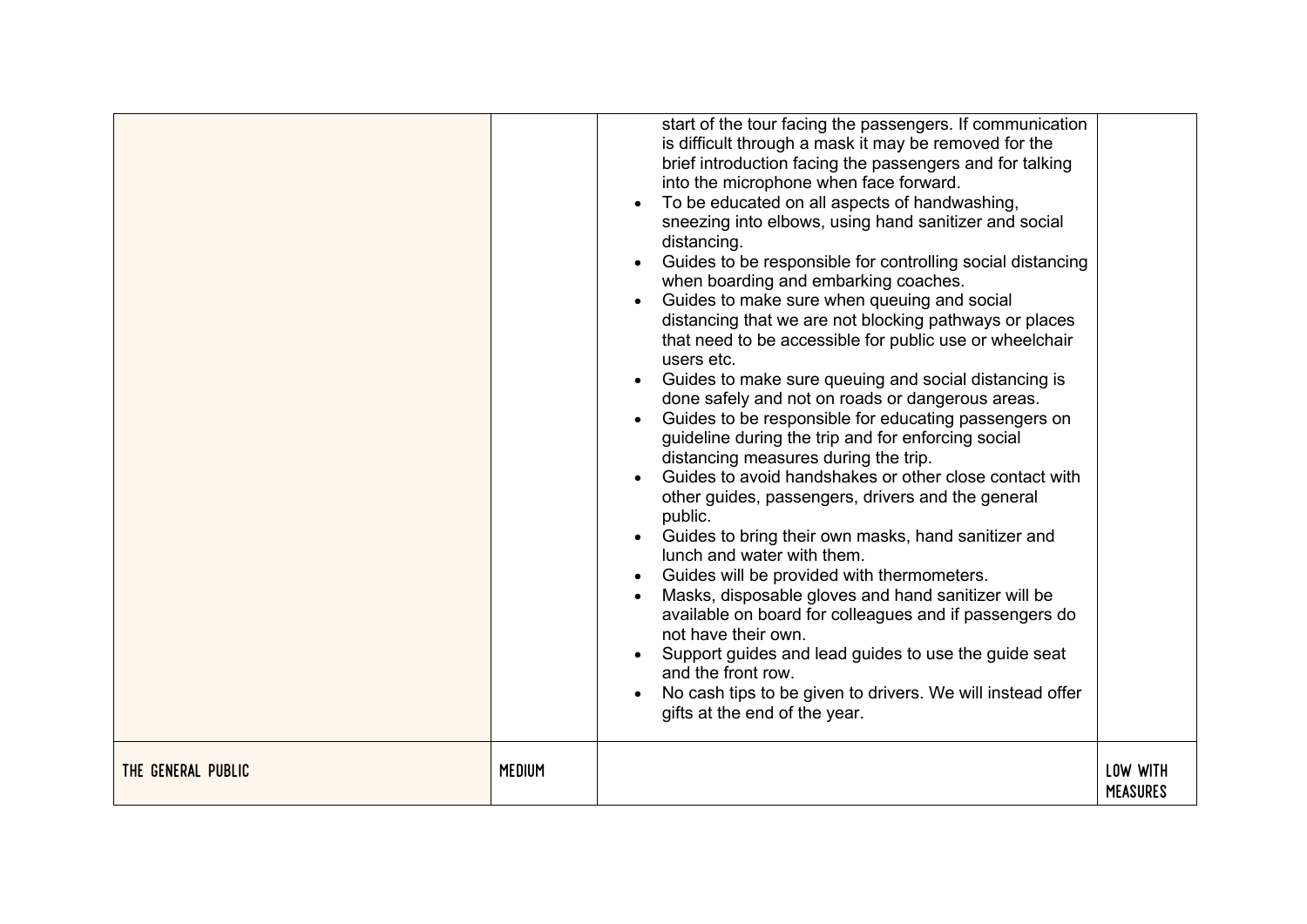|                                                                                        |               | Passengers to be educated about social distancing<br>$\bullet$<br>when out in public, at tourist attractions, cafes and on<br>the tour.<br>Passengers should be educated about keeping their<br>own rubbish with them until it can be disposed of<br>properly.<br>Passengers to be educated about sneezing into elbows,<br>washing hands etc to prevent any further spread of<br>infection.<br>Passengers, guides and drivers to avoid handshakes or<br>other close contact with the general public.<br>Limited time at service stations to manage capacity at<br>stations. |                             |
|----------------------------------------------------------------------------------------|---------------|-----------------------------------------------------------------------------------------------------------------------------------------------------------------------------------------------------------------------------------------------------------------------------------------------------------------------------------------------------------------------------------------------------------------------------------------------------------------------------------------------------------------------------------------------------------------------------|-----------------------------|
| MANAGEMENT AND COLLEAGUES                                                              | <b>MEDIUM</b> | Management to regulate and train staff in the above<br>measures.<br>Management to monitor measures are being carried out<br>safely.<br>Management to follow government guidelines and keep<br>up to date with latest guidelines for all areas as<br>appropriate.<br>Management to ask colleagues to work from home<br>when possible.<br>Management to recce trips where needed to assess risk<br>assessment in the light of changes since we were last<br>operating in March this year.                                                                                     | LOW WITH<br><b>MEASURES</b> |
| 3 <sup>80</sup> PARTY ATTRACTIONS USED AS PART OF THE TOUR E.G.<br><b>CONWY CASTLE</b> | <b>MEDIUM</b> | Management, guides, drivers and passengers to comply<br>with all safety measures of $3°$ party attractions and<br>services. This includes castles, boats, any cafes or<br>public toilets.                                                                                                                                                                                                                                                                                                                                                                                   | LOW WITH<br><b>MEASURES</b> |